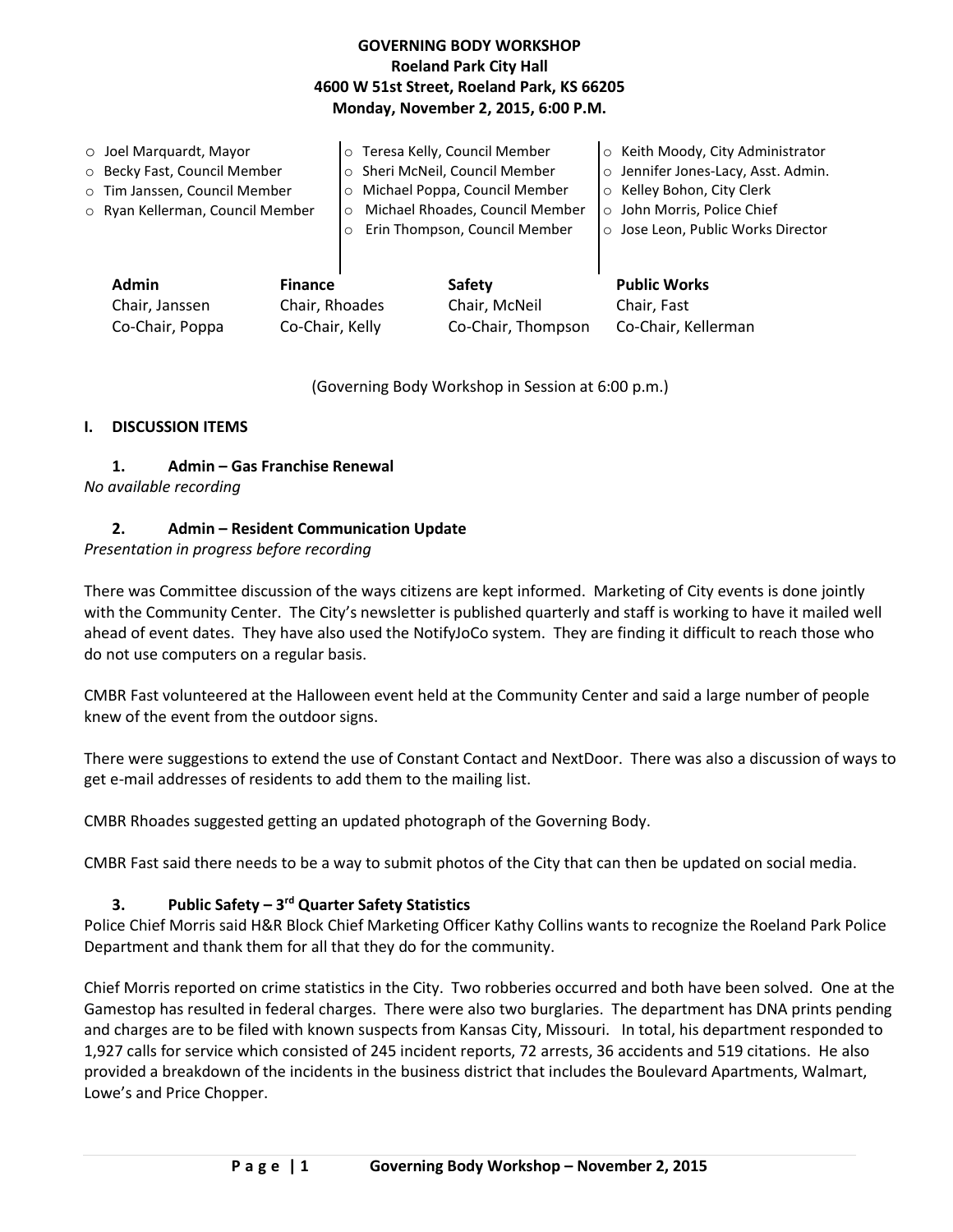Chief also mentioned several car thefts as a result of people leaving their cars attended and running, and leaving them unlocked with valuables visible inside. He recommended that people use care when leaving their vehicle, especially in the colder weather when people are trying to warm them up.

The new DigiTicket system is in place. This allows officers to spend more time on patrol and not writing tickets. The new system automatically tracks not only tickets, but warnings issued.

The Police Department has started using the flashing speed sign that also tracks the speeds of vehicles. Requests can be made to have the sign moved to their area.

# **4. Admin – Committee of the Whole Structure**

CMBRS Poppa and Janssen have recommended six-month pilot program. Recommendations are:

- *Committee* of the Whole will be renamed Governing Body Workshop.
- Governing Body Workshop will be held on the 1<sup>st</sup> Monday of the month
- City Council meeting will be held on the 3<sup>rd</sup> Monday of the month.
- Additional Governing Body Workshop to be held before the City Council meeting if needed.

• Agenda topics will be the responsibility of the City Administrator, along with Mayor and Council President to set Workshop agendas.

- Council President will preside over the Workshop.
- Mayor to preside over Workshop in Council President's absence.
- Standing committees and chairs will be dissolved. There will be junior and senior representatives to their respective City department. They will maintain the current rotation of representatives.
- A Councilmember may sponsor an item to be added to the agenda with the support of two additional

Councilmembers. A completed action form must also be submitted to the City Administrator for consideration. • Council President will present the Workshop report at City Council meetings.

CMBR Rhoades expressed concerns regarding possible KOMA violations in a Councilmember trying to garner support for an issue to be placed on an agenda.

City Administrator Moody said that there is nothing that prevents Councilmembers from speaking with one another, it just cannot be done as a collective, or as a majority of the Council. Councilmembers are free to discuss an item they feel is important to them with another Councilmember.

Mayor Marquardt echoed CMBR Rhoades's concern that this might be considered a serial meeting.

City Administrator Moody will speak with City Attorney Shortlidge for further clarification on this issue.

CMBR Rhoades suggested having the ability to add more meetings as needed especially when budget discussions begin. CMBR Janssen will check with City Attorney Shortlidge on the appropriate verbiage.

CMBR Kelly and CMBR McNeil expressed support of a lighter schedule. CMBR Fast would like keep the 4th Monday for Workshop meetings. She feels that more meetings with shorter times are more productive than longer, fewer meetings. She also felt that fewer meetings would make the Governing Body less involved.

CMBR McNeil said she was impressed with the work that CMBRS Janssen and Poppa put into this issue.

After Committee discussion, it was decided to hold the  $4<sup>th</sup>$  Monday for a Workshop as needed.

The item will be discussed under New Business at the City Council meeting.

#### **5. Admin – Special Permit for 3 Dogs- Mallon**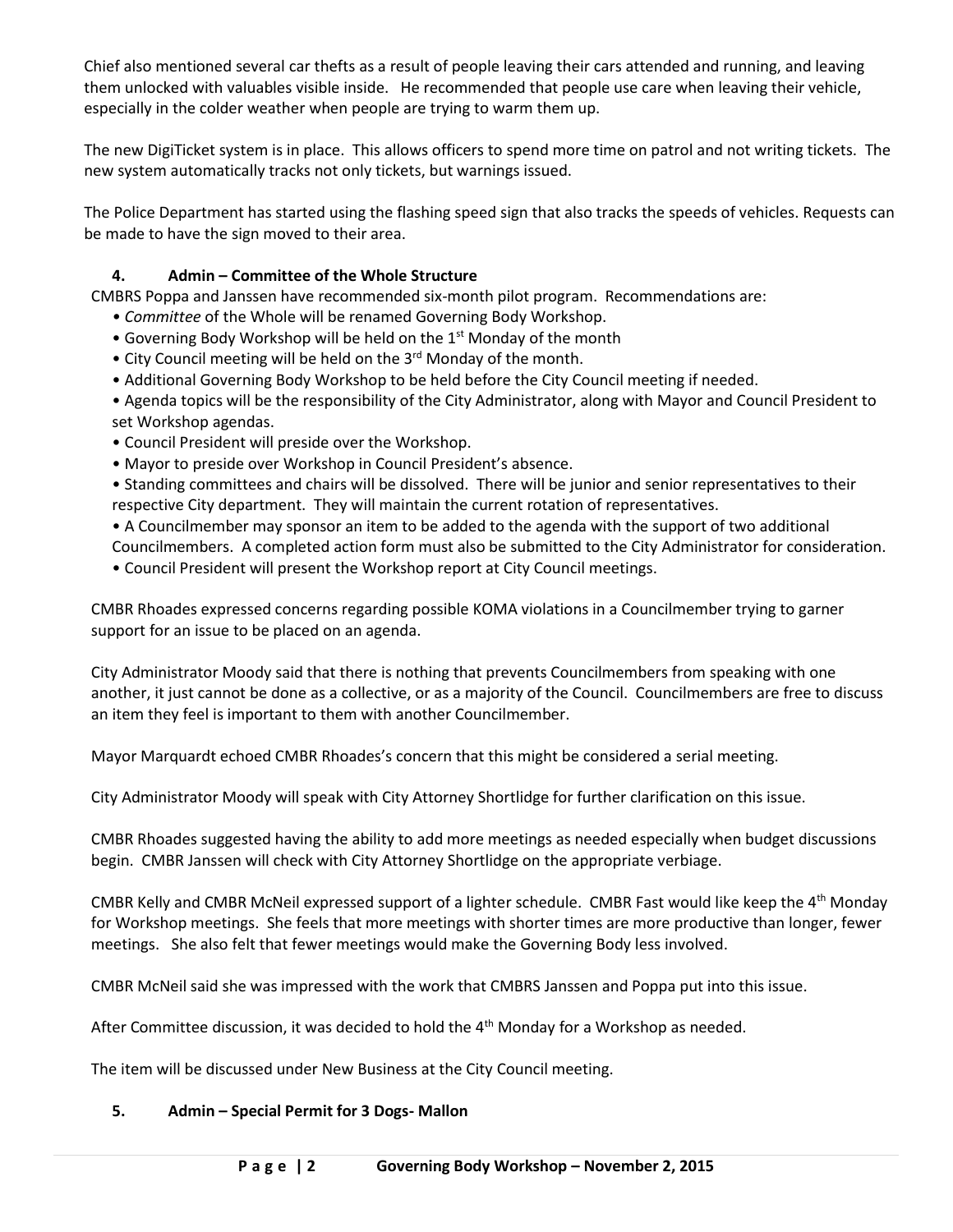#### **Public Comment:**

**Sharon Vandenberg**. Ms. Vandenberg spoke to Holly Coopersmith's request for a third dog. She noted that there have been improvements since the last time the request was before Council and the pet owner is being more responsible.

City Administrator Moody said Animal Control has said that property is suitable for a  $3<sup>rd</sup>$  dog; however, three neighbors are opposed to the third dog. Mr. Moody was seeking the support of the Council in the decision that staff has decided not to support the request.

Ms. Coopersmith was not in attendance, but Ms. Jones-Lacy passed along her written comments to the Council.

The Committee supported the administrative decision to deny the special permit.

#### **6. Admin – Donation Policy**

#### **Public Comment:**

**Gretchen Davis** - Ms. Davis spoke to the proposed donation policy noting that over 500 citizens have helped the City by donating money and supporting fundraising events. There are many who are willing to work with the City to make improvements and help with the planning. She recommended having a volunteer team to assist Public Works regarding the decisions to be made on donations.

**Marek Gliniecki**. Mr. Gliniecki, a representative from the Art Committee, said their committee would like to review any art donations accepted by the City.

**Ardie Davis**. - Mr. Davis felt the donation policy as written will discourage donations and make it impossible to apply for grants. He supported having the policy, but felt the language needed work.

**James Haley**. Mr. Haley offered his comments regarding the donation policy.

City Administrator Moody stated the proposed policy was modeled after Fairway's policy, but he made it less specific so that it could be applied to things that were not just parks related.

CMBR Fast talked about having art on Roe Boulevard and the need to begin a visioning process for the Roe Gateway.

Mayor Marquardt said art loaned to the City that is not picked up becomes part of City property. He also felt there should be a group that should review the upkeep and maintenance of donated items.

Mr. Gliniecki would like the various committees to take a look at the proposed donations policy and submit recommendations.

Public Works Director Leon spoke to maintenance issues of donated items and the time and resources by staff.

Ms. Davis added that the benches in R Park were chosen because they are maintenance free with an expected life of 25 to 50 years.

CMBR Kelly felt that maintenance of donated items was not in the scope of the Public Works Department and should fall to the City Administrator and the committee head whose committee the donation falls under. As written, the City Council would make the decision on donated items if an item meets criteria. She stated she would like language included to state that items would fall under the current master plan. She also felt that donations should be recognized publicly. She also said there was no need to rush this issue and the Committee should take a